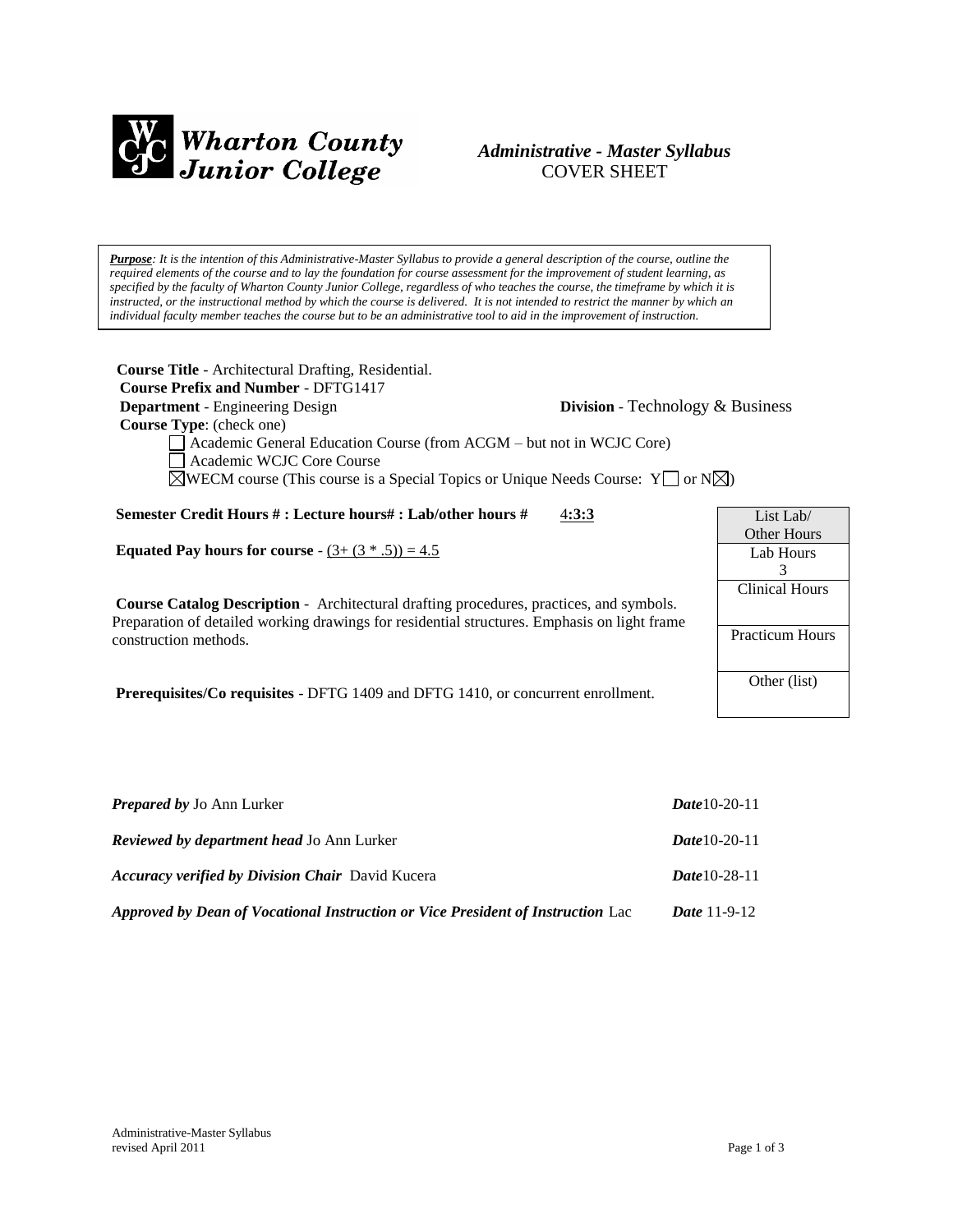

**I. Topical Outline** – Each offering of this course must include the following topics (be sure to include information regarding lab, practicum, clinical or other non-lecture instruction):

Residential Building Plans Foundation Plan Floor Plan Elevations & Wall Sections Residential Planning Budget Property Restrictions Building Site Considerations Family Structure Space Planning Traffic Considerations Drawing Conventions Dimensioning Symbols Line Quality Lettering Skills Structural Members Building Materials & Construction Techniques Foundations Systems Wall Systems Roof Systems Electrical System Rendering Techniques Shade & Shadows in Elevations Drafting techniques in section drawings & details

## **II. Course Learning Outcomes**

| <b>Course Learning Outcome</b>                                                                                                                                                                                                                                                              | <b>Method of Assessment</b>                                                                                                                                               |
|---------------------------------------------------------------------------------------------------------------------------------------------------------------------------------------------------------------------------------------------------------------------------------------------|---------------------------------------------------------------------------------------------------------------------------------------------------------------------------|
| Utilize architectural terms, symbols, residential construction<br>materials, and processes; and produce a set of residential<br>construction drawings to include site plan, floor plan,<br>elevations, wall sections, schedules, details, and foundation<br>plan using reference materials. | A semester project will be assessed using the departmental<br>rubric<br>Eighty percent of the students will earn a minimum of 70% of<br>the points defined by the rubric. |

## **III. Required Text(s), Optional Text(s) and/or Materials to be Supplied by Student.**

A text covering the technical material covered in this course. An example would be Architectural Drawing and Light Construction, by Muller, Fausett, Grua A flash drive is required for archiving data files

#### **IV. Suggested Course Maximum** - 20